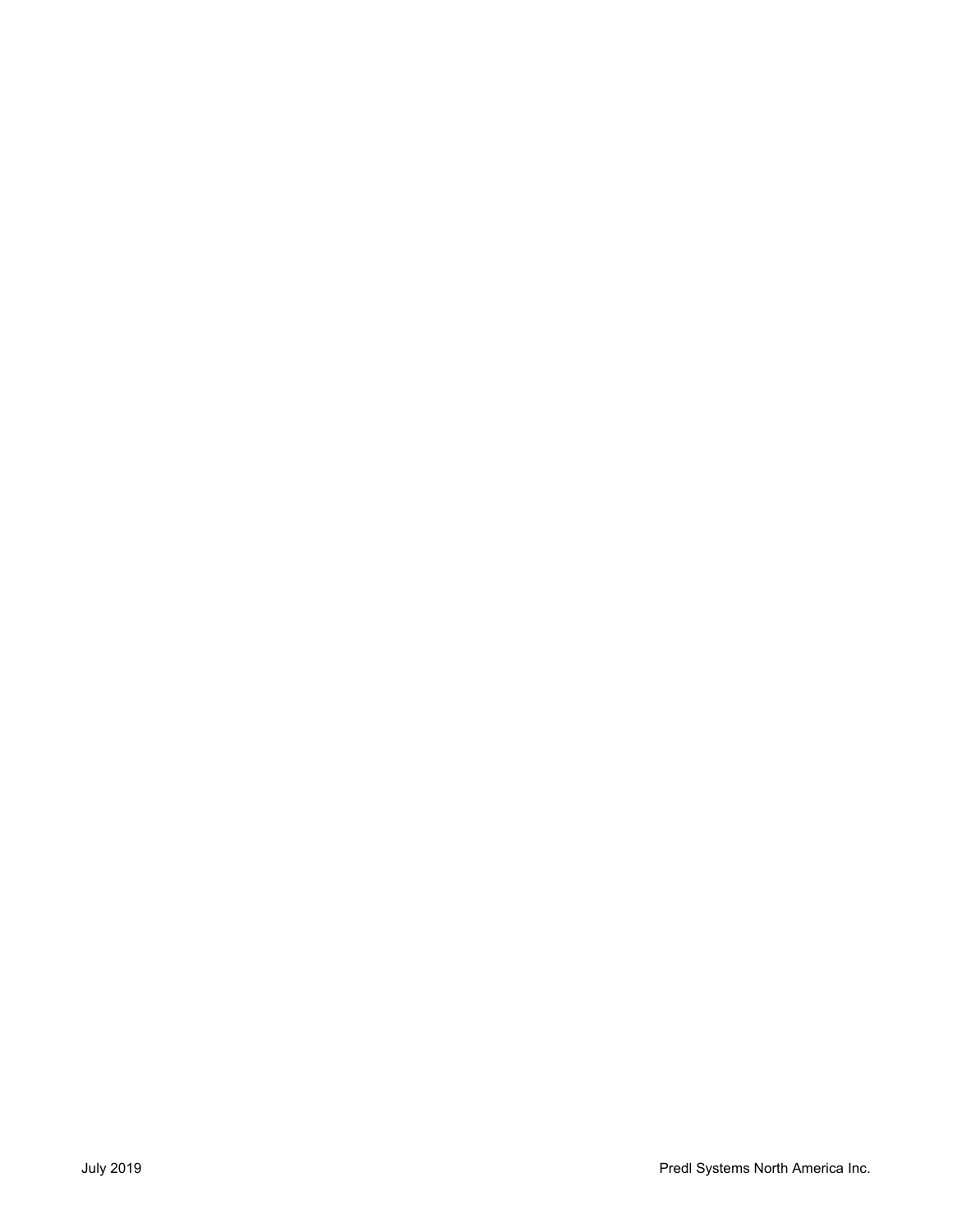# SPECIFICATIONS

# **FLEXIBLE REHABILITATION LINER SYSTEM FOR CONCRETE MANHOLES AND WET WELLS**

# **I. SCOPE OF WORK**

- A. This specification shall govern the furnishing of all work necessary to accomplish and complete the installation of a flexible rehabilitation liner system for concrete manholes and wet wells.
- B. The Flexible Liner System shall be **non-structural polyurea and thermoplastic hybrid, certified for wastewater infrastructure use, and designed to be retrofitted into existing concrete manholes and wet wells to provide a gastight and watertight homogenous barrier against corrosion, abrasion, inflow and infiltration**.

The Flexible Liner System shall be modular and include the following main components, as specified in Contract Documents:

- 1) Prefabricated flexible polyurea concrete protective liner ("Flexliner") for manhole and wet well base section, including all appurtenances;
- 2) Prefabricated flexible polypropylene (PP) or high-density polyethylene (HDPE) concrete protective riser liner ("Corprotect") sections, including all appurtenances.
- 3) Cone top configuration: prefabricated flexible polyurea concrete cone liner section ("Flexliner"). The polyurea liner section will incorporate either an integral polyurea access chimney liner for round manway opening or provide a transition and welding surface for the attachment of a separate flexible thermoplastic access chimney liner;

#### OR

Flat top configuration: prefabricated flexible PP or HDPE concrete protective liner ("Corpotect") with integral flexible thermoplastic access chimney liner for either round manway or rectangular hatch opening;

- C. The Flexible Liner System shall custom fabricated to closely match the existing concrete manhole's or wet well's internal dimensions, as established by a 3D scan of the as-built structure.
- D. The Flexible Liner System shall be fabricated in an ISO 9001 certified facility and **manufactured by Predl Systems North America Inc, Burnaby, BC, or by Predl GmbH, Bönitz, Germany.**

# **II. GOVERNING STANDARDS**

The Flexible Liners system shall conform to the following design criteria:

- A. ASTM D395: Standard Test Methods for Rubber Property Compression Set
- B. ASTM D412: Standard Test Methods for Vulcanized Rubber and Thermoplastic Elastomers -Tension
- C. ASTM D471: Standard Test Method for Rubber Property Effect of Liquids
- D. ASTM D543: Standard Practices for Evaluating the Resistance of Plastics to Chemical **Reagents**
- E. ASTM D573: Standard Test Method for Rubber Deterioration in an Air Oven
- F. ASTM D624: Standard Test Method for Tear Strength of Conventional Vulcanized Rubber and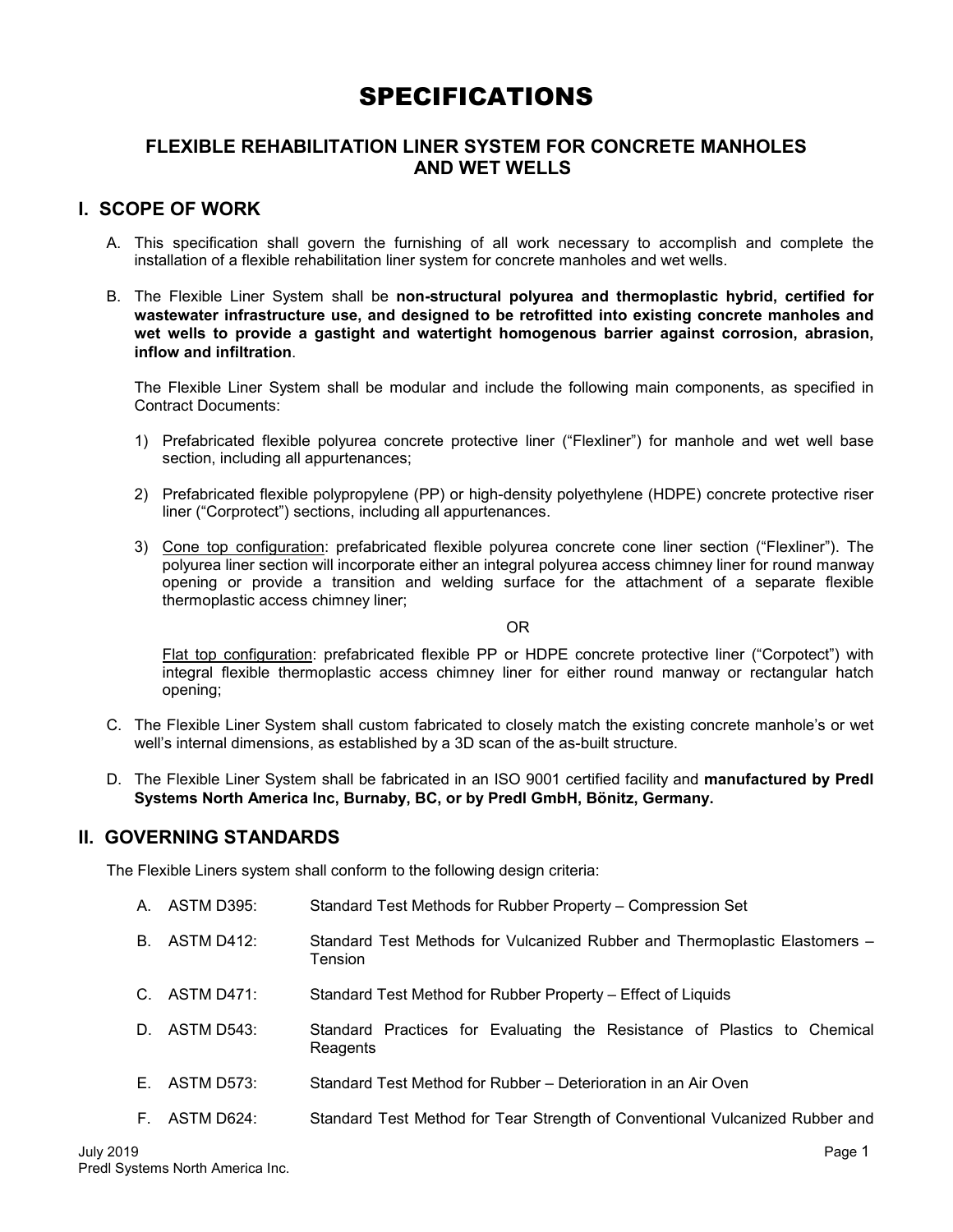Thermoplastic Elastomers

- G. ASTM D638: Standard Test Method for Tensile Properties of Plastics
- H. ASTM D695: Test Methods for Compressive Properties of Rigid Plastics
- I. ASTM D790: Test Method for Flexural Properties of Unreinforced and Reinforced Plastics and electrical Insulating Materials
- J. ASTM D792: Standard Test Methods for Density and Specific Gravity (Relative Density) of Plastics by Displacement
- K. ASTM D1149: Standard Test Methods for Rubber Deterioration Cracking in an Ozone Controlled Environment
- L. ASTM D1238 Standard Test Method for Melt Flow Rates of Thermoplastics by Extrusion **Plastometer**
- M. ASTM D2137: Standard Test Methods for Rubber Property Brittleness Point of Flexible Polymers and Coated Fabrics
- N. ASTM D2240: Standard Test Method for Rubber Property Durometer Hardness
- O. ASTM D2584: Test Method for Ignition Loss of Cured Reinforced Resins
- P. ASTM D4060: Standard Test Method for Abrasion Resistance of Organic Coatings by the Taber Abraser
- Q. DIN 53752 Testing of Plastics Determination of the Coefficient of Linear Thermal Expansion

# **III. GENERAL DESCRIPTION**

A. Configuration:

The Flexible Liner System shall be modular and include the following main components:

1. **Flexible Baseliner:** The prefabricated baseliner shall be constructed from one-piece homogenous polyurea compound with minimum thickness of 3 mm (1/8"). Flexibility of the baseliner shall enable it to fit through the manway opening or hatch of the structure to be rehabilitated, without damage to the baseliner or to the structure itself.

Manhole Baseliner shall include:

- a) Full flow channels with side walls to the crown of the pipe(s) or above;
- b) A non-skid pattern on inner bench surfaces;
- c) Pipe connections with accurate invert elevations, inside diameters and slopes for incoming pipes;

The standard vertical side wall (skirt) height above the bench shall be 3". Optional extended vertical side wall (skirt) height above the bench shall be 10" - 12". Other skirt heights, as agreed upon between the purchaser and the manufacturer, are covered by this specification.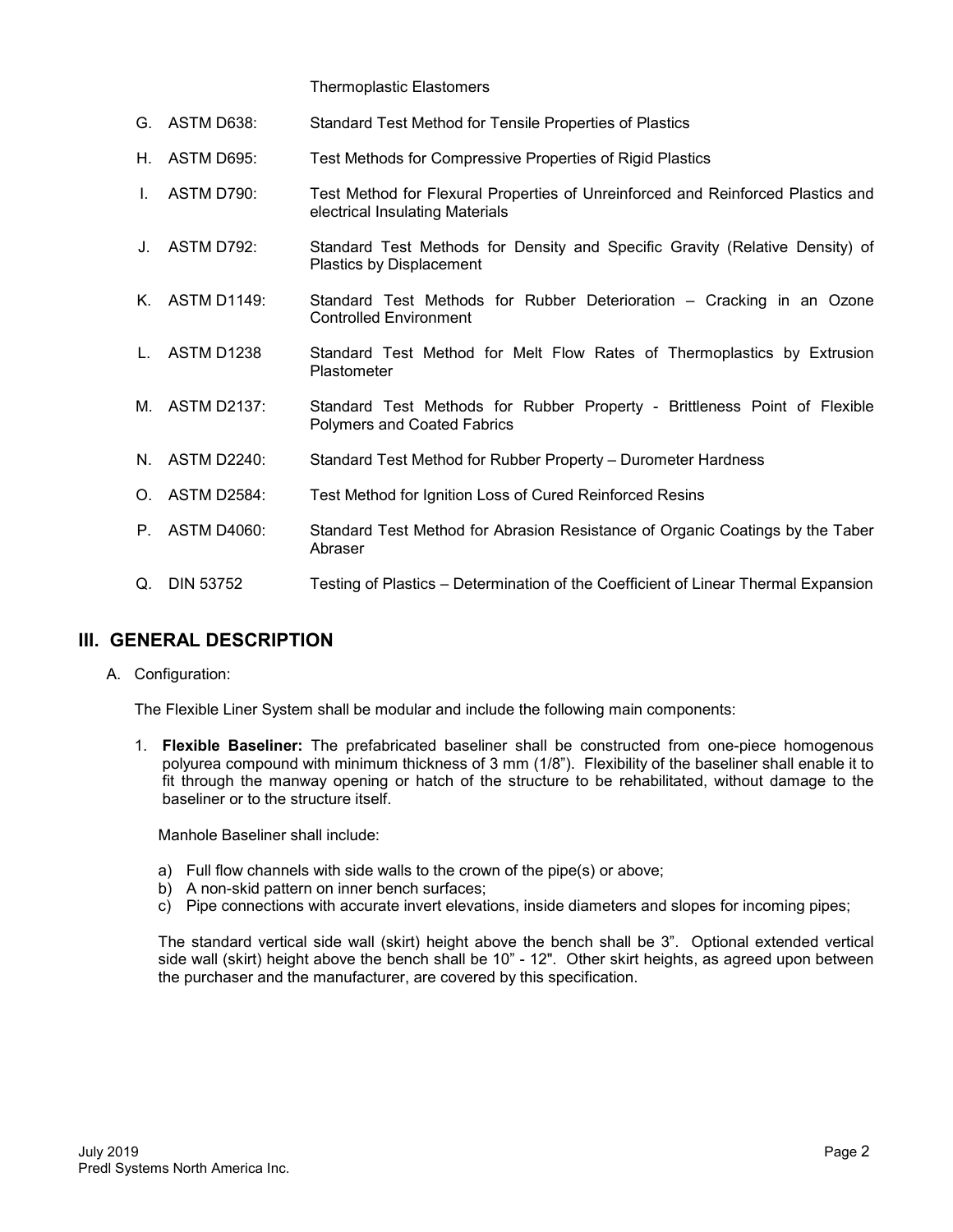Wet well Baseliner shall include:

- a) Exact sump, chamfer and skirt configuration;
- b) Stainless steel threaded inserts with pump-specific mounting pattern;

When installing a Baseliner as part of a fully lined structure, with polypropylene (PP) or high density polyethylene (HDPE) wall liners, the Baseliner shall have a smooth 3mm thick transition strip of corresponding liner material embedded into the polyurea compound around the top lip at the time of manufacture to provide a transition and welding surface between the Baseliner and the adjoining PP or HDPE concrete protective wall liner.

The flexible baseliner shall be accompanied with a tight-fitting extruded polystyrene (EPS) pouring support to provide temporary rigidity to the flexible liner during the grouting stage of the installation. The pouring support shall be designed in a way that will enable it to be broken down in order to fit through the manway opening or hatch of the structure of to be rehabilitated.

2. **PP or HDPE Wall Liners:** All PP or HDPE liner sheets shall be extruded with a large number of anchoring studs, a minimum of 39 per SF (420/m2), manufactured during the extrusion process in one piece with the sheet so there is no welding and no mechanical finishing work to attach the studs to the sheet. Minimum distance between studs shall be no less than 2.12". Stud height shall be no less than 13mm or 9/16".

Flat PP and HDPE sheets shall be heat welded to conform to the inside shape of the as-built structure. Penetrations through the wall liner can be accommodated with pipe sleeves monolithically attached to the Wall Liner and conforming to the outside curvature of the as-build manhole or wet well walls.

Adjoining liner sections shall be monolithically attached using an approved thermoplastic welding method during field installation.

Polypropylene ladder rungs with integral polypropylene rung inserts shall be installed as required in Contract Documents.

3. **Flexible Cone Liner** (cone top configuration only): The prefabricated cone liner shall be constructed from one-piece homogenous polyurea compound with minimum thickness of 3 mm (1/8"). Flexibility of the baseliner shall enable it to fit through the manway opening or hatch of the structure to be rehabilitated, without damage to the Cone Liner or to the structure itself.

When installing the Cone Liner as part of a fully lined structure, with polypropylene (PP) or high density polyethylene (HDPE) wall liners, the Cone Liner shall have a smooth 3mm thick transition strip of corresponding liner material embedded into the polyurea compound around the bottom lip at the time of manufacture to provide a transition and welding surface between the flexible cone liner and the adjoining PP or HDPE concrete protective wall liner.

Flexible Cone Liners shall conform to the curvature of the as-built cone.

Lining of the manway opening chimney shall be either integral to the Flexible Cone Liner, forming a onepiece polyurea liner or separate PP or HDPE flexible liner. In the latter case, the Flexible Cone Liner shall have a smooth 3mm thick transition strip of corresponding liner material embedded into the polyurea compound around the upper lip at the time of manufacture to provide a transition and welding surface between the flexible cone liner and the adjoining PP or HDPE liner. Connection between the Flexible Cone Top Liner and the thermoplastic chimney lining shall be made monolithic using an approved thermoplastic welding method during field installation.

The flexible Cone Liner shall be accompanied with a tight-fitting extruded polystyrene pouring support which will provide temporary rigidity to the flexible liner during the grouting stage of the installation. The pouring support shall be designed in a way that will enable it to be broken down in order to fit through the manway opening of the structure of to be rehabilitated.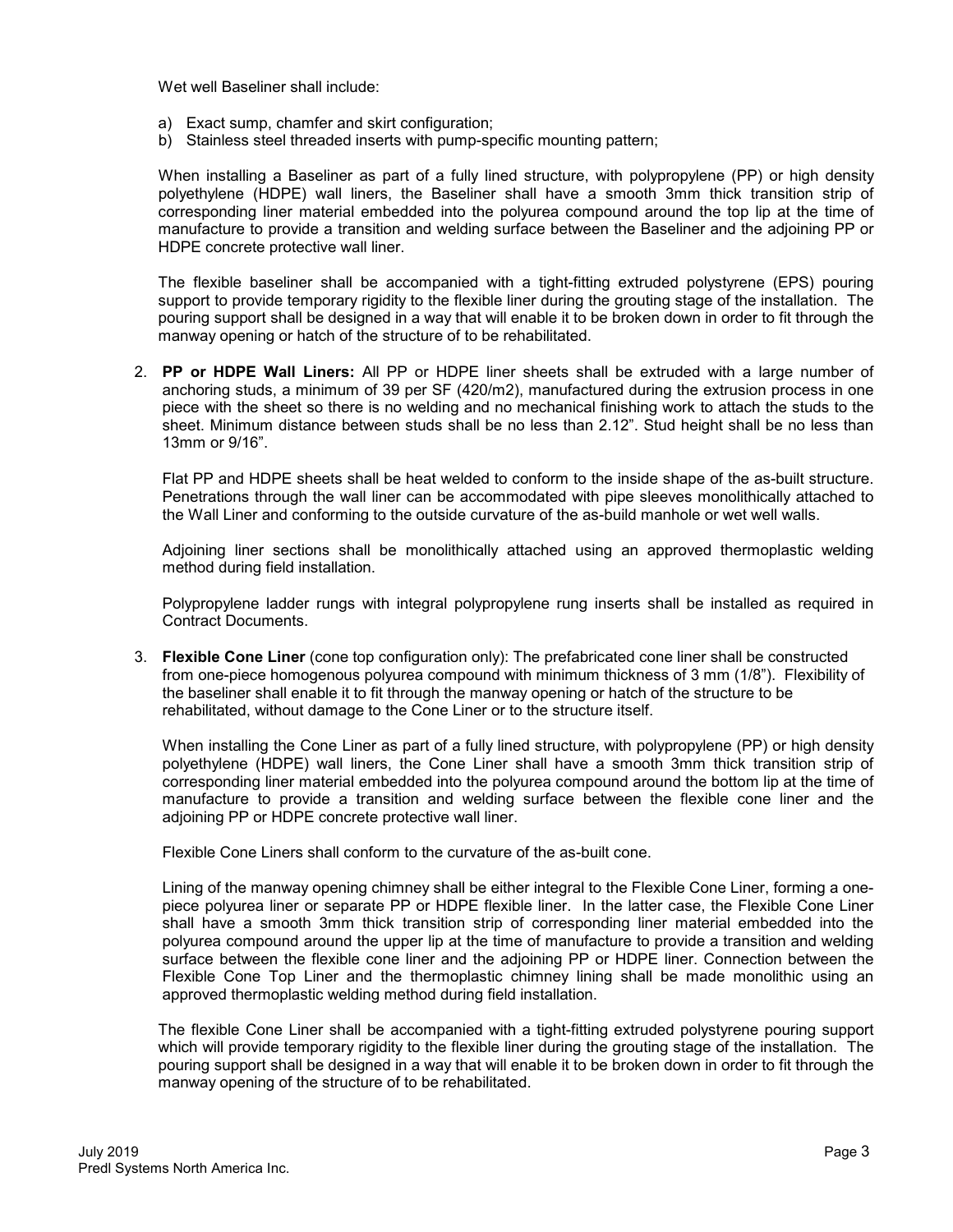**Flexible PP or HDPE Flat Top Liner** (flat top slab configuration only): All PP or HDPE liner sheets shall be extruded with a large number of anchoring studs, a minimum of 39 per SF (420/m2), manufactured during the extrusion process in one piece with the sheet so there is no welding and no mechanical finishing work to attach the studs to the sheet. Minimum distance between studs shall be no less than 2.12". Stud height shall be no less than 13mm or 9/16". Manway or hatch opening chimneys shall be lined with the same compatible material, either PP or HDPE. Connection between the Flexible Flat Top Liner and the chimney lining shall be made monolithic using an approved thermoplastic welding method during field installation.

#### B. **Thermoplastic Heat Welding**

All fabrication and welding must be done by Predl Certified welders/fabricators in accordance with the published directives and procedures of the manufacturer. When the welding is completed and tested, the finished concrete product will be protected by a homogenous monolithic Thermoplastic Liner System that will provide excellent resistance to microbial attack, abrasion, and chemicals normally found in municipal waste water or storm water and will not pull off the wall in the event that infiltration occurs.

The following welding techniques are acceptable:

- 1. Extrusion Welding: Used to seal all seams inside structure, primary welding method.
- 2. Butt Welding: Used to fuse flat sheets together.
- 3. Hot Air Welding: Used as a tack weld or only in triple pass method where extrusion welding is not possible.

Testing and supervision of the fabrication, installation and welding shall only be performed by Predl trained and certified personnel and must be checked when completed by visually checking and by Spark Testing all welded joints. Spark Testing shall be performed in accordance with the equipment manufacturer's recommendations. After Spark Testing the finished liner, using a Black Magic Marker, the fabricator will sign and date wall liner and will photograph or video the welds and the signature and send copies of the photographs/video to the owner. Upon request, the Certified fabricator/welder will provide written verification of current certification.

C. **Dimensions:** All liners shall have appropriate dimensions to conform to the inner surfaces for the as-built structures being rehabilitated, as determined by a prior 3D scan, while allowing for a sufficient annular space for grouting between the host structure and the flexible liner system. Annular space requirements shall be dictated by the contract documents but shall be no less than 1". Tolerance on the liner inside diameter shall be +/- 1% while the tolerance over individual liner heights shall be the greater of +/-1% or +/- 1/8". Allowable tolerance for invert elevation shall be 0.125" and 2% for pipe slope.

Default flexible PP or HDPE liner thickness shall be 3 mm. Other liner thickness can be accommodated, as required by the Contract Documents.

#### D. **Marking and Identification**

Baseliners shall be marked with the following information:

- 1) Manufacturer's identification;
- 2) Nominal diameter;
- 3) Manhole identification;
- 4) Detailed invert configuration;
- 5) Installation assist marks molded into the Baseliner.

All other liners shall be marked with the following information:

- 1) Manufacturer's identification;
- 2) Nominal diameter;
- 3) Manhole identification;
- 4) Installation assist marks, as required.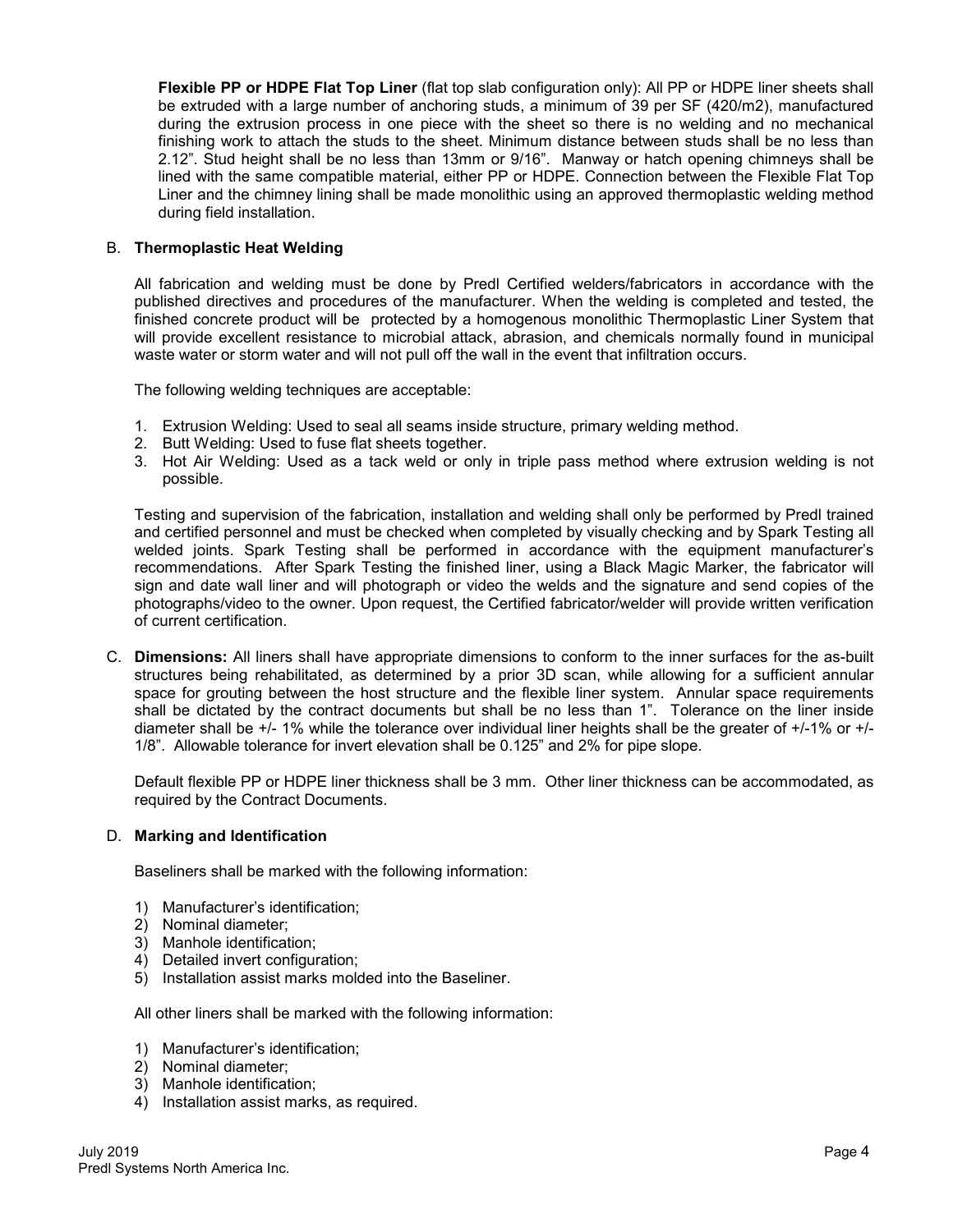# **IV. MATERIALS**

A. **Flexible Baseliner and Cone Liner:** Liner material shall be a highly reactive and solvent-free compound based on high-quality aromatic polyurea, providing a flexible, viscous and elastic finish with no visible joints. Polyurea compound quality-assurance records shall be maintained.

Liner exterior shall have flexible bonding bridges and a silica based aggregate embedded in order to optimize bounding with grout during field installation.

No inert fillers shall be used. Catalysts, promoters, etc., may be added as required by the specific manufacturing process to be used to meet the requirements of this standard.

- B. **PP or HDPE Liners** (Wall Liners, Flat Top Liners, Penetration Sleeves, etc.): The material used in the liner, welding strips and other accessories shall be a combination of PP or HDPE resin, pigments and plasticizers, specially compounded to remain flexible. PP and HDPE resin shall constitute not less than 99 percent by weight of the resin used in the formulation. Liner material shall be AGRU Sure-Grip HDPE or PP. Thermoplastic welding filament shall be AGRU supplied, compatible with the liner material.
- C. **Gaskets:** Resilient materials for connectors and filler rings shall be manufactured from natural or synthetic rubber and shall conform to the material requirements prescribed in this specification. If a splice is used in the manufacture of the seal, its strength shall be such that the seal shall with-stand a 180° bend with no visible separation.
- D. **Mechanical devices:** Expansion rings, tension bands, and take-up devices used for mechanically compressing the resilient portion of the connector against the pipe or manhole shall be made from a material or materials in combination that will ensure durability, strength, resistance to corrosion, and have properties that will ensure continued resistance to leakage.

All metallic mechanical devices and bolt assemblies used to mechanically deform resilient materials shall be constructed of corrosion resistant materials meeting the physical properties and chemical composition requirements of ASTM A493 and A666, Type 302 through Type 316.

E. **Third party accessories**: Third party accessories integral to the baseliner (valves, gates, etc.) shall be governed by the respective manufacturers' materials specifications.

# **V. MANUFACTURE**

A. Manufacturer shall have 25 years of concrete protective liner manufacturing experience and shall have fabricated and delivered at least 20,000 concrete protective liners for wastewater applications.

# **VI. REQUIREMENTS**

A. **Repairs:** Any liner repair is required to meet all requirements of this specification. All repair must all be preapproved by the manufacturer.

#### B. **Physical Properties:**

All polyurea liner material shall have the following physical properties when tested at 77  $\degree$ F  $\pm$  5 degrees:

| <b>Property</b>         | <b>Standard</b> | <b>Units</b> | <b>Requirement</b> |
|-------------------------|-----------------|--------------|--------------------|
| <b>Thickness</b>        | --              | mm           | 3 min.             |
| <b>Tensile Strength</b> | ASTM D638       | psi          | 1,500 min.         |
| Hardness (Shore "A")    | ASTM D2240      |              |                    |
| Elongation at break     | ASTM D638       | $-$          | 300% min.          |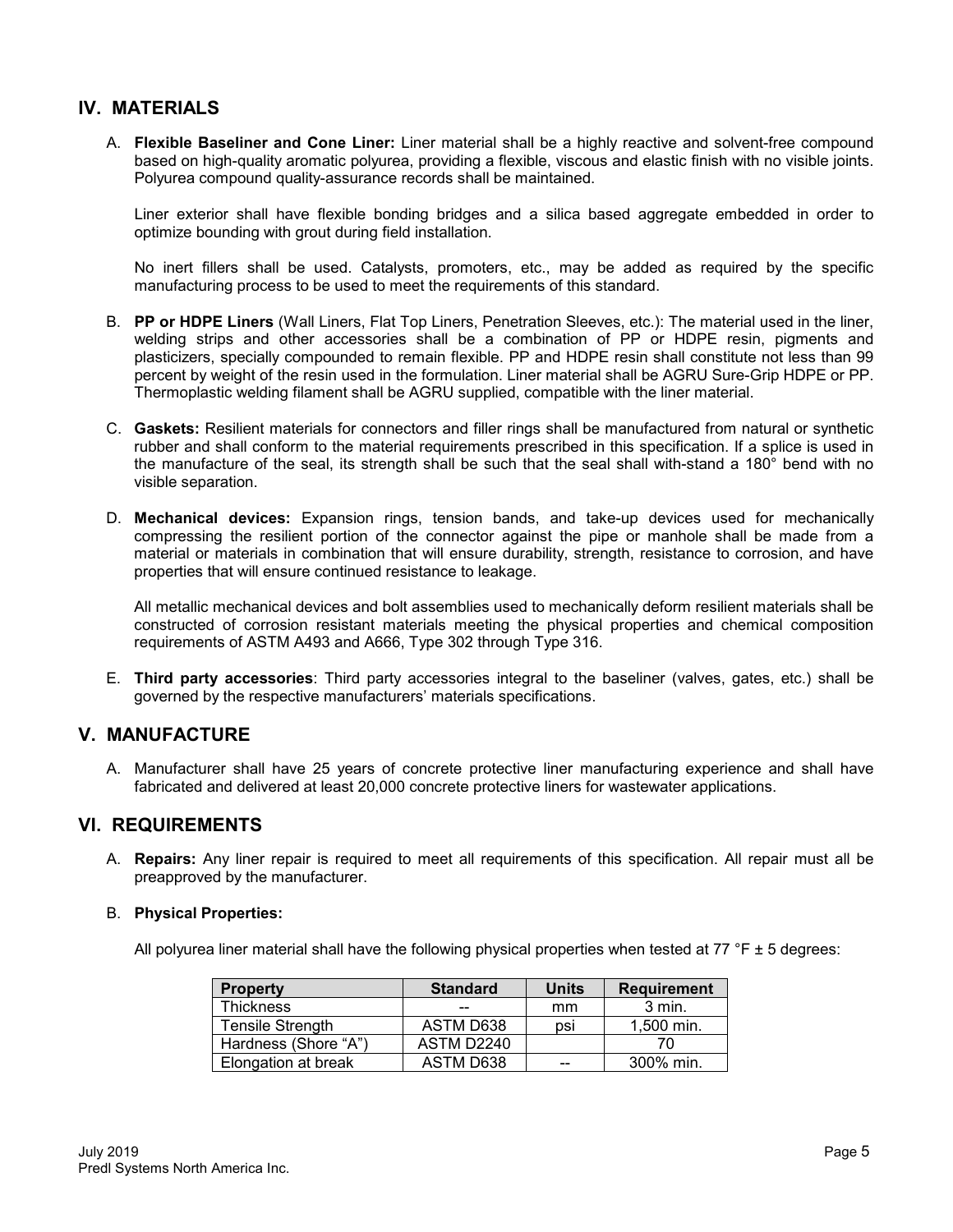All PP liner material shall have the following physical properties when tested at 77 °F  $\pm$  5 degrees:

| <b>Property</b>                  | <b>Standard</b>  | <b>Units</b>      | <b>Requirement</b> |
|----------------------------------|------------------|-------------------|--------------------|
| Density                          | ASTM D792        | q/cm <sup>3</sup> | 0.91               |
| <b>Thickness</b>                 |                  | mm                | 3                  |
| Melt Flow Index                  | ASTM D1238       | $g/10$ min        | 1.25               |
| (230/5)                          |                  |                   |                    |
| coefficient<br>$\Omega$<br>Liner | <b>DIN 53752</b> | $K^{-1}x10^{-4}$  | 1.6                |
| thermal expansion                |                  |                   |                    |
| <b>Tensile Strength</b>          | ASTM D638        | psi               | 10000 min.         |
| Elongation at max load           | ASTM D638        |                   | 140%               |
| Elongation at break              | ASTM D638        |                   | 250% min.          |
| Hardness (Shore "A")             | ASTM D2240       |                   | 90-95              |
| Taber abrasion test              | ASTM D4060       |                   | 0.1%               |
| (weight loss)                    |                  |                   |                    |
| Pullout resistance               | Greenbook        | Ibf               | >300               |
| (per anchor)                     | 210-2.3.4        |                   |                    |

Tensile specimens shall be prepared and tested in accordance with ASTM D412 using Die B. Weight change specimens shall be 1 IN by 3 IN samples.

All HDPE liner material shall have the following physical properties when tested at 77 °F  $\pm$  5 degrees:

| <b>Property</b>            | <b>Standard</b>  | <b>Units</b>      | <b>Initial</b> |
|----------------------------|------------------|-------------------|----------------|
| Density                    | ASTM D792        | g/cm <sup>3</sup> | 0.94           |
| <b>Thickness</b>           |                  | mm                | 3              |
| Melt Flow Index            | ASTM D1238       | $g/10$ min        | $=0.1$         |
| (190/2.16)                 |                  |                   |                |
| coefficient<br>of<br>Liner | <b>DIN 53752</b> | $K^{-1}x10^{-4}$  | 12             |
| thermal expansion          |                  |                   |                |
| <b>Tensile Strength</b>    | ASTM D638        | psi               | >2200 min.     |
| Elongation at break        | ASTM D638        |                   | 300% min.      |
| Hardness (Shore "D")       | ASTM D2240       |                   | 54             |
| Pullout resistance         | Greenbook        | Ibf               | >300           |
| (per anchor)               | 210-2.3.4        |                   |                |

Tensile specimens shall be prepared and tested in accordance with ASTM D412 using Die B. Weight change specimens shall be 1 IN by 3 IN samples.

All PP Flow Control Gates shall have the following physical properties:

| <b>Property</b>         | <b>Standard</b>  | <b>Units</b>      | <b>Requirement</b> |
|-------------------------|------------------|-------------------|--------------------|
| Density                 | ASTM D792        | q/cm <sup>3</sup> | 0.94               |
| <b>Tensile Strength</b> | ASTM D412        | psi               | 6.500 min.         |
| Liner coefficient of    | <b>DIN 53752</b> | $K^1x10^{-4}$     | 1.6                |
| thermal expansion       |                  |                   |                    |